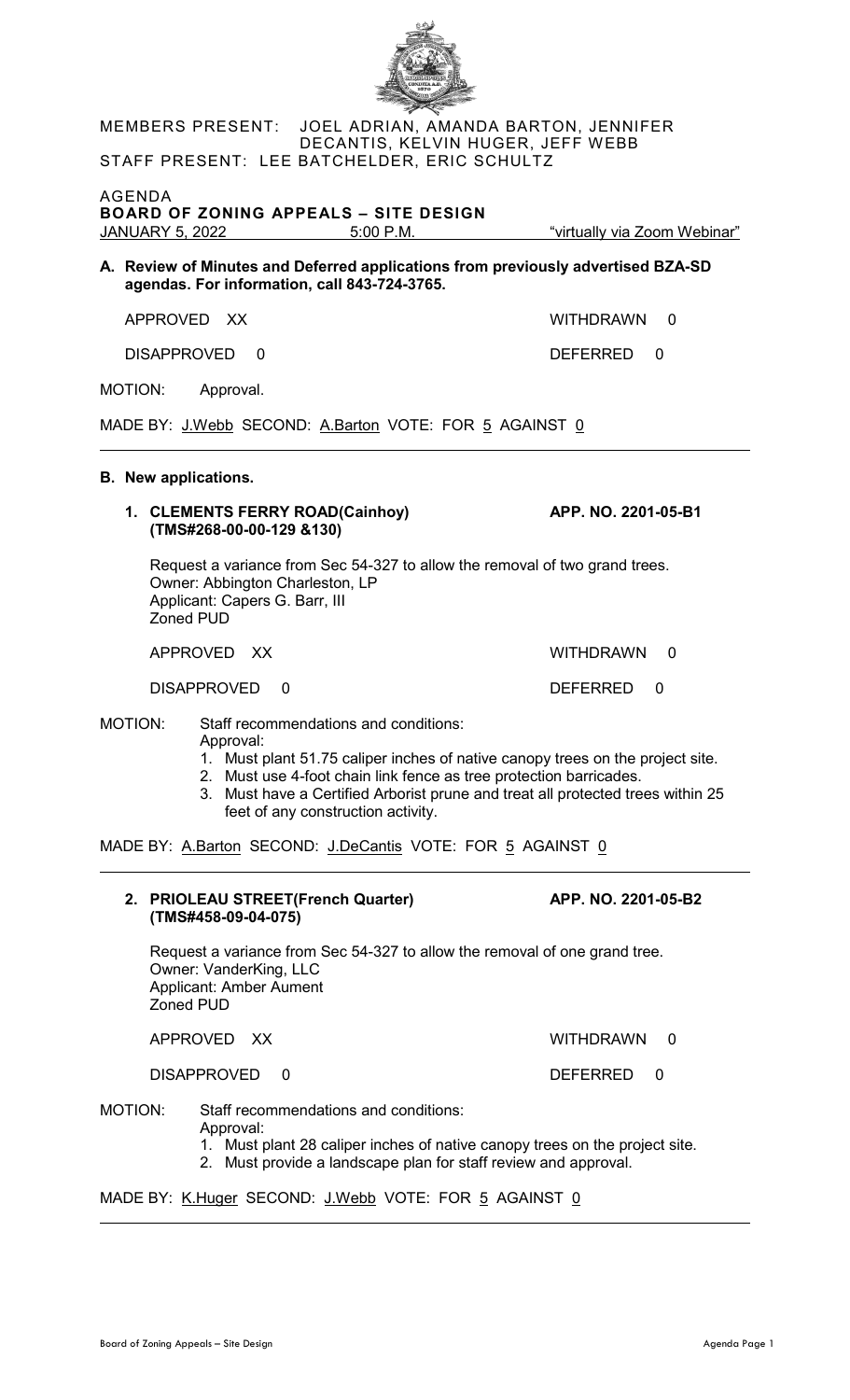## **BOARD OF ZONING APPEALS—SITE DESIGN/JANUARY 5, 2022 PAGE 2**

**3. 337 PRESIDENT STREET(Hampton Park Terrace) APP. NO. 2201-05-B3 (TMS#460-02-04-095)**

Request a variance from Sec 54-327 to allow the removal of one grand tree. Owner: Scott Cheney Applicant: Scott Cheney Zoned DR-1F

#### APPROVED XX WITHDRAWN 0

#### DISAPPROVED 0 DEFERRED 0

- MOTION: Staff recommendations and conditions: Approval:
	- 1. Must plant 18 caliper inches of native canopy tree on the lot.
	- 2. Must provide a landscape plan for staff review and approval with the SF house plan application; if the lot cannot afford the required number of replacement inches, then the residual number of inches can be provided in the form of a monetary contribution to the City's Street Tree Program.

MADE BY: A.Barton SECOND: J.DeCantis VOTE: FOR 5 AGAINST 0

## **4. 2112 ROOKERY LANE(Croghan Landing) APP. NO. 2201-05-B4 (TMS#308-01-00-050)**

Request a variance from Sec 54-327 to allow the removal of three grand trees. Owner: Bob Williams/Charlotte Peterson Applicant: Robert Hoke Zoned SR-1

| APPROVED XX   | WITHDRAWN 0 |  |
|---------------|-------------|--|
| DISAPPROVED 0 | DEFERRED 0  |  |

# MOTION: Staff recommendations and conditions:

Approval:

- 1. Must plant 60 caliper inches of native canopy tree on the lot.
- 2. Must provide a landscape plan for staff review and approval with the SF house plan application; if the lot cannot afford the required number of replacement inches, the residual number of inches can be provided in the form of a monetary contribution to the City's Street Tree Program.
- 3. Must use 4-foot chain-link fence as tree protection barricades for the trees to be preserved.

MADE BY: J.DeCantis SECOND: K.Huger VOTE: FOR 5 AGAINST 0

|                | 5. FOLLY ROAD BLVD(Old Windemere)<br>(TMS#421-11-00-002)              |                                                                            |           | APP. NO. 2201-05-B5 |          |  |
|----------------|-----------------------------------------------------------------------|----------------------------------------------------------------------------|-----------|---------------------|----------|--|
|                | <b>Owner: Richard Vargo</b><br>Applicant: Nathan Hertel<br>Zoned SR-2 | Request a variance from Sec 54-327 to allow the removal of one grand tree. |           |                     |          |  |
|                | APPROVED                                                              | - 0                                                                        |           | <b>WITHDRAWN</b>    | $\Omega$ |  |
|                | <b>DISAPPROVED</b>                                                    | $\Omega$                                                                   |           | <b>DEFERRED</b>     | XX.      |  |
| <b>MOTION:</b> | Deferral.                                                             |                                                                            |           |                     |          |  |
| MADE BY:       |                                                                       | SECOND:                                                                    | VOTE: FOR | <b>AGAINST</b>      |          |  |